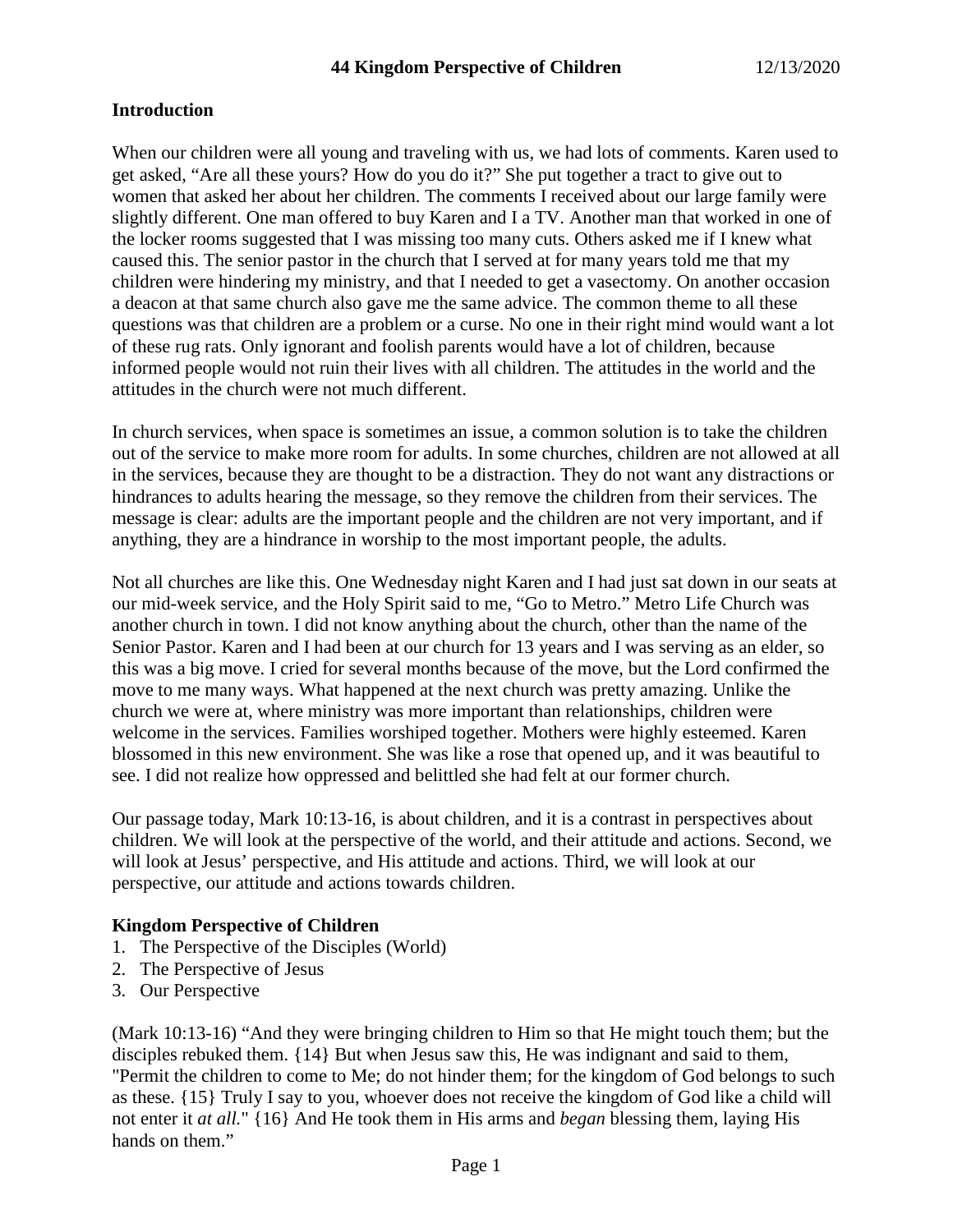#### 1. **The Perspective of the Disciples** (World)

Our passage begins with people bringing children to Jesus so that He might touch them. It says, "they" were bringing children. I do not believe these are day care centers bringing children. These are not children's ministries bringing the children. These are parents who are bringing their children to Jesus. These parents may have different reasons. Some may have had some sick children, and they heard that Jesus was healing people by laying hands on them. We saw in Mark 9:14-29 that a father had brought his only boy to Jesus to have a demon cast out of him. Jesus' disciples were not able to do it, but Jesus cast the demon out and took him by the hand and raised him. Some parents may have just wanted Jesus to impart a blessing on their children. We see in verse 16 that Jesus took them in His arms and began blessing them. If you are a parent, one of the best things that you can do is bring your children to Jesus. Pray for the Lord to touch your children. Pray for the Lord to bless your children.

(Mark 10:13-16) "And they were bringing children to Him so that He might touch them; but the disciples rebuked them. {16} And He took them in His arms and *began* blessing them, laying His hands on them."

As these parents were bringing their children to be touched by Jesus, the disciples rebuked them. The attitude of the disciples was that children were not as important as the adults. The attitude of the disciples was that Jesus had more important things to do than minister to children. They did not value children. There were adults out there that needed to hear what Jesus was saying. There were needy adults out there that had real needs.

The actions of the disciples followed their attitudes. Since children were not as important as adults, they needed to stop anyone from bringing children to Jesus. They needed to protect Jesus from unwanted interruptions, distractions, and less important ministry. So, the disciples rebuked the parents who were bringing their children to Jesus. The disciples did not just block or stop the parents from bringing their children, they rebuked the parents. I cannot imagine rebuking any parent for bringing their children to church to be touched by Jesus. I would commend them for bringing their children to church.

In Mark 9, Jesus had a talk with His disciples. They had been discussing who was the greatest. Jesus took a child and set the little boy before them and said to them, "whoever receives one child like this in My name receives Me; and whoever receives Me does not receive Me, but Him who sent me." Jesus had just got done teaching this lesson to the disciples and they were not receiving any of these little ones. They had not fully grasped what He had tried to teach them.

(Mark 9:36-37) "Taking a child, He set him before them, and taking him in His arms, He said to them, {37} Whoever receives one child like this in My name receives Me; and whoever receives Me does not receive Me, but Him who sent Me.""

Then, Jesus told His disciples, "whoever causes one of these little ones who believe to stumble, it would be better for him if, with a heavy millstone hung around his neck, he had been cast into the sea. The message was clear. Do not cause a little one to stumble, or this would not be profitable for you. Put yourself in the mind of these children who are being brought to Jesus. They are excited about seeing Jesus, but these big strong fishermen that are traveling with Jesus rebuked their parents for bringing them. The message was clear. God does not want you. God does not have time for you. You are not important to God. That would cause a child to stumble.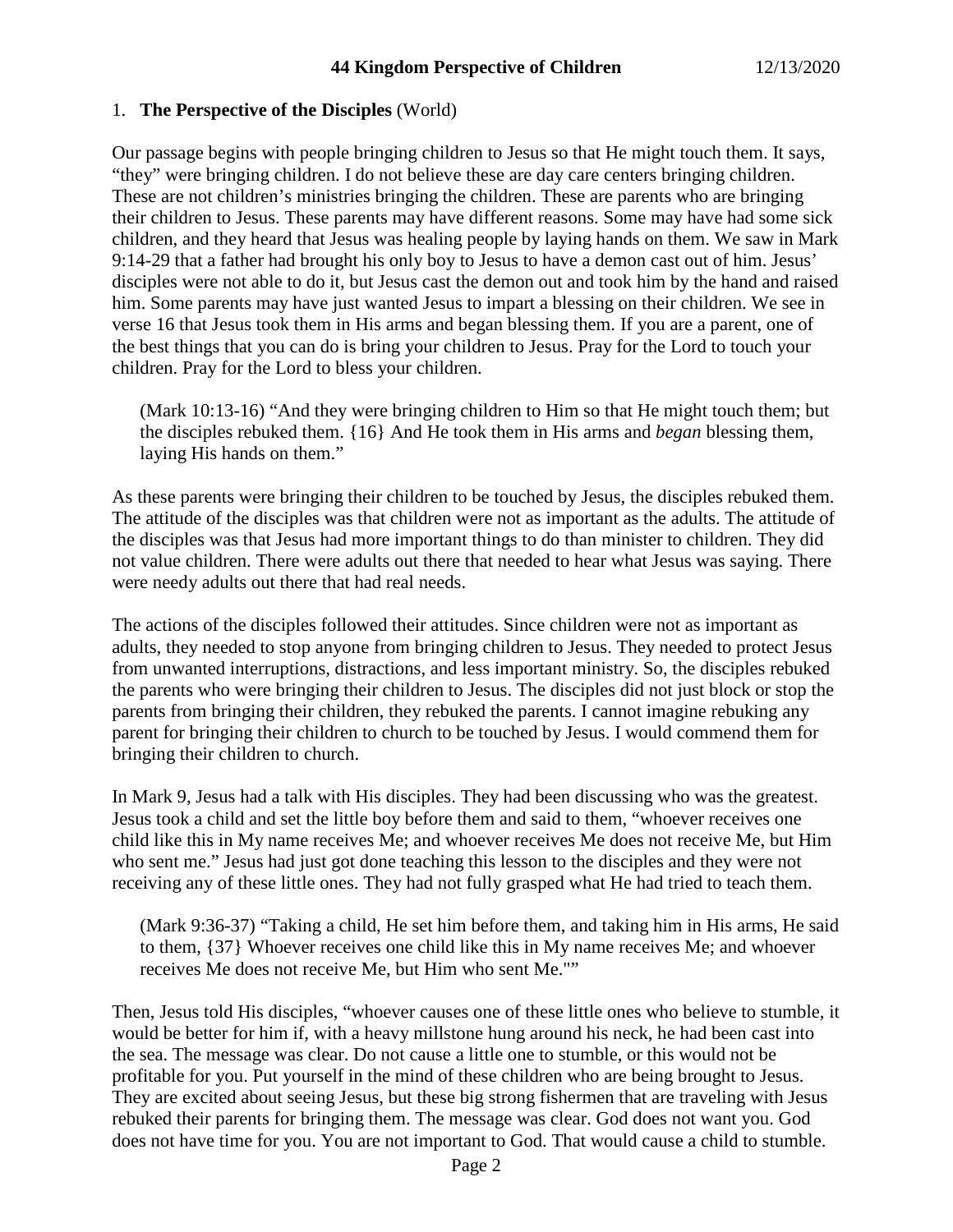## **44 Kingdom Perspective of Children** 12/13/2020

(Mark 9:42) "Whoever causes one of these little ones who believe to stumble, it would be better for him if, with a heavy millstone hung around his neck, he had been cast into the sea."

Can you imagine a little child waiting in line to see Santa, and right before the child got to sit in Santa's lap and get a present, some security guards come out and rebuke the parents and tell them that their children are not welcome to see Santa? The parents would be pretty upset. But, I believe the little children would be heart-broken and disappointed. That is the kind of message and impact the actions of the disciples would have had on the parents and children. Their actions could easily have caused them to stumble.

What are things that could cause a little one to stumble. Paul wrote in Colossians 3:21 that fathers should not exasperate their children. Making their children angry could cause them to stumble.

(Col 3:21) "Fathers, do not exasperate your children, so that they will not lose heart."

When parents live in a sin, their sins often bring consequences on their children. In Exodus 20:5- 6, we find that the sins of the father are passed down to the third and fourth generation. Parents need to repent of sins and live upright lives, as their sins can cause their children to stumble. In a similar way, hypocrisy turns people off. It was hypocrisy that turned me away from God.

(Ex 20:5-6) "You shall not worship them or serve them; for I, the LORD your God, am a jealous God, visiting the iniquity of the fathers on the children, on the third and the fourth generations of those who hate Me, {6} but showing lovingkindness to thousands, to those who love Me and keep My commandments."

Favoritism is another area which can cause children and others to stumble. In Genesis 25:28, we find that Isaac loved Esau and Rebekah loved Jacob. The anger and heartaches that favoritism bring can cause little ones to stumble.

(Gen 25:28) "Now Isaac loved Esau, because he had a taste for game, but Rebekah loved Jacob."

Finally, there are lots of vices and troubles in the world. Mothers and fathers need to train up and instruct their children. Solomon wrote that a man will die for lack of instruction. Our children can stumble because we did not train and instruct them in the matters of life.

(Pr 5:23) "He will die for lack of instruction, and in the greatness of his folly he will go astray."

When I was the General Manager of a golf club in Orlando, I would sometimes take my son, Bill, to the golf course. He loved to hit golf balls. He did not get in anyone's way or cause problems. He did not interfere with me and the work that I was doing. It was pretty common for children to spend a day at the course. But, the owner of my course, told me that I was not allowed to bring my son to the golf course anymore. He did not want children there, and he did not want him hitting range balls for free. My son had a real interest in playing golf, and this could have been a real set-back for him. Fortunately, God put me back on the PGA Tour shortly after that, and I got to practice and play with my son. But, the owner's actions toward my son could have been a stumbling block.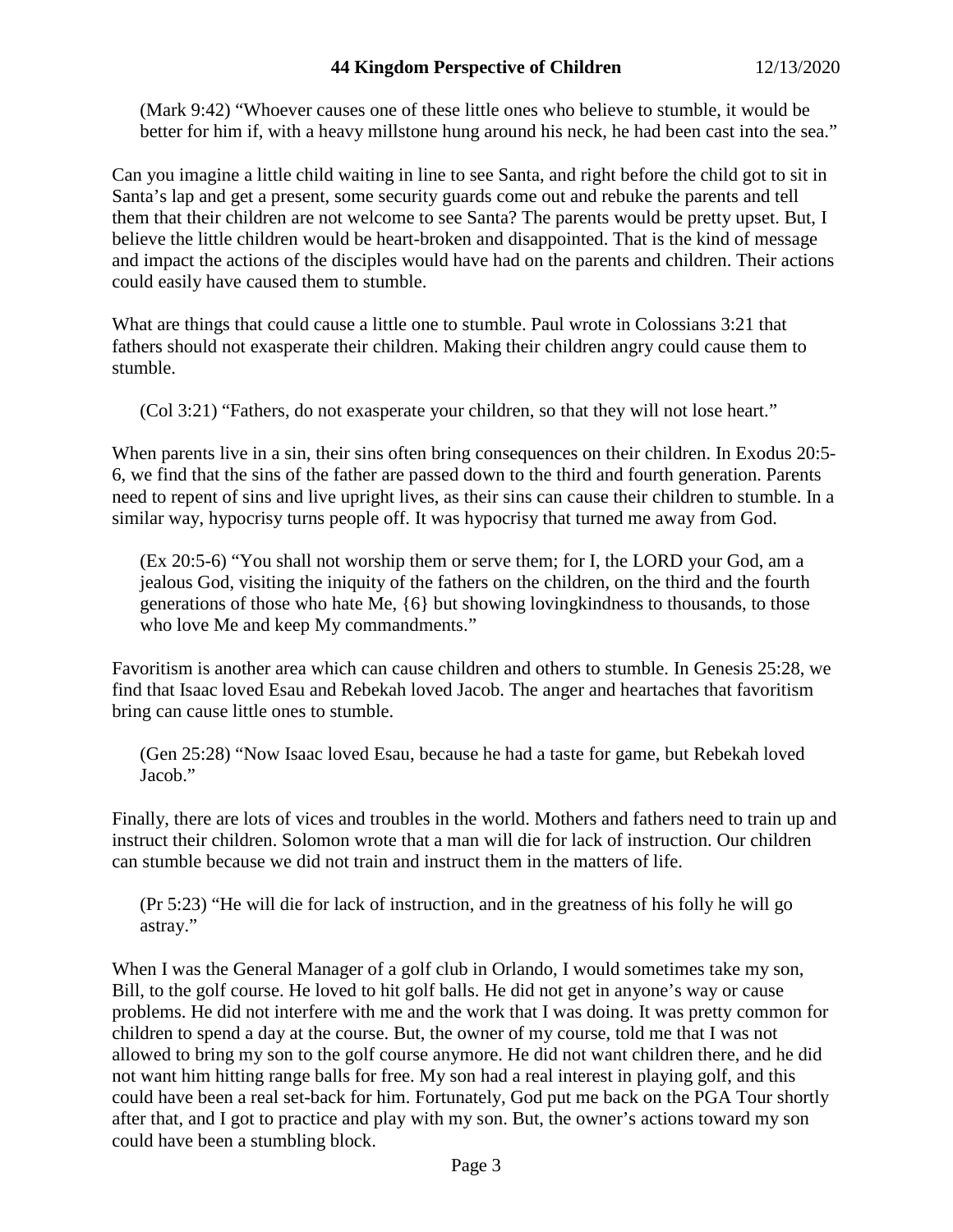Many of you know that when I was a boy I was pretty foolish. The Iranians had a word for foolish boys like me, foozooleh. I was very foozooleh. I was probably doing something foolish one day at Sunday School and the pastor of the church called me a stupid ass. He was British, so an ass was the common term for donkey, so it was not as bad as it sounds. But, who would call a little boy a stupid donkey, even if he was not acting right. That remark drove me away from Christianity. That attitude and those words that were spoken convinced me that I wanted nothing to do with Christianity. It hardened my heart towards the things of God. The attitude and actions of the disciples probably had the same effect on these children.

## **2. The Perspective of Jesus**

When my father heard what the pastor had said to me, he was livid. It was only last year that my mother told me of his response, as he never spoke to me about it. Well, that was also the response that Jesus had. "But when Jesus saw this, He was indignant." The NASB, ESV, and NIV use the word indignant. The KJV says that He was displeased. The Amplified Version says that He was indignant and pained. I looked up some synonyms of indignant, and here is what I found: irate, vexed, outraged, incensed, piqued, and furious. This infuriated Jesus to see what His disciples had just done. He was not just a little displeased, He was very displeased and indignant.

(Mark 10:14) "But when Jesus saw this, He was indignant and said to them, "Permit the children to come to Me; do not hinder them; for the kingdom of God belongs to such as these."

Why was Jesus so outraged over what the disciples had done? He was outraged because He saw that their attitude did not reflect God's attitude. In Isaiah 55:8, God tells us that His thoughts are not our thoughts. This was very evident in the difference between the disciples attitude and Jesus' attitude. The attitude of the disciples did not show how important each of these tender lives were to the Father. Their attitude was wrong, and the message they were sending to these children and their parents was not the right message. Their attitude and actions could cause one of these little ones to stumble, and He had just had that conversation with them about not causing a little one to stumble. So, He was outraged, and He corrected them on the spot. He told them, "Permit the children to come to Me." Second, He told them, "Do not hinder them." Third, He told them why they should let the children come and why they should not hinder them. He said, "for the kingdom of God belongs to such as these."

(Is 55:8-9) "For My thoughts are not your thoughts, nor are your ways My ways," declares the LORD. {9} For *as* the heavens are higher than the earth, so are My ways higher than your ways And My thoughts than your thoughts."

When I was on the PGA Tour we had money clips. We could gain access to any place at a tournament. We used our money clips to get in the gate. We used our money clips to get into the clubhouse. We used our money clips to get into the locker room. The money clip showed that we were part of the PGA Tour. We were members of the PGA Tour and we belonged. No one could hinder or prevent us from coming in or going. Jesus told His disciples that these children had PGA Tour badges. The kingdom belongs to them, and they should not stop them at the gate. They should not stop them from entering the clubhouse or locker room. These children had full access to the kingdom of God because it belonged to them.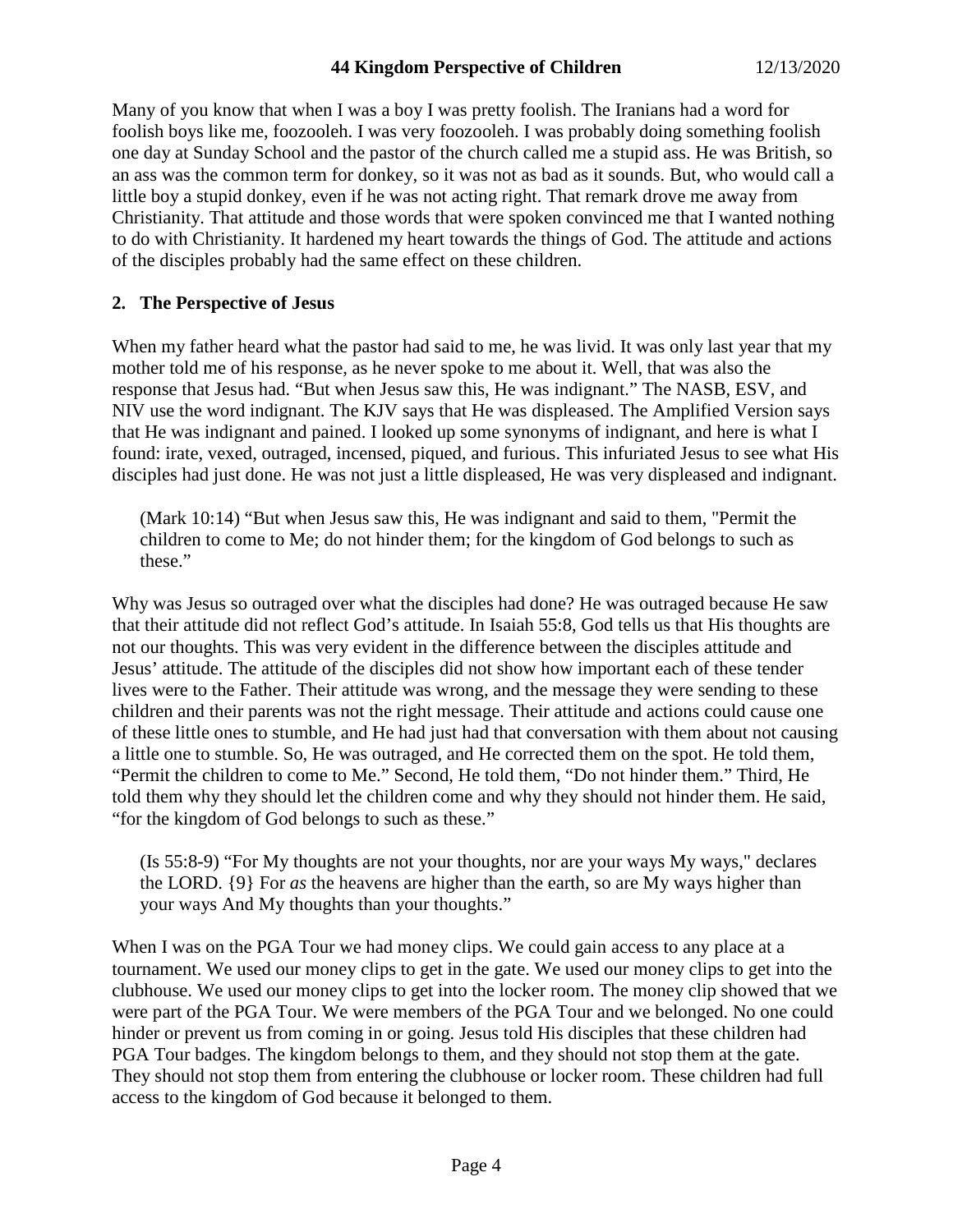Jesus said the kingdom of God belonged to them. As I reflected about the kingdom of God and children, I came up with a number of areas where we see the children of God included in kingdom activities. Here are some of those areas.

The first area that I see children included is in worship. Worship is not just the praise and worship time. We call our services, worship services, because the whole service is worship, not just the praise time. In Acts 20:9, Paul was in Troas, and he was preaching late into the night. There was a young man named Eutychus there sitting on the window sill, and he fell asleep during the message, and he fell down from the third floor and was picked up dead. Paul prayed for him and God brought him back from the dead. My point is not the miracle, but that he was there in the worship service.

(Acts 20:9) "And there was a young man named Eutychus sitting on the window sill, sinking into a deep sleep; and as Paul kept on talking, he was overcome by sleep and fell down from the third floor and was picked up dead."

Paul's letters to the churches included specific instructions to children. His letters would be read in the churches, and some of his comments were specifically to children. In Colossians 3:18-21, he addresses families. In Colossians 3:20, he said, "Children, be obedient to your parents in all things, for this is well-pleasing to the Lord." In Paul's letter to the Ephesians, he also addressed the children, so it was clear that the children were hearing these instructions along with the adults when the letters were being read. In Paul's letter to the Ephesians, he quotes from Exodus 20:12, where one of the Ten Commandments was specifically addressed to children.

(Col 3:20) "Children, be obedient to your parents in all things, for this is well-pleasing to the Lord."

(Eph 6:1-3) "Children, obey your parents in the Lord, for this is right. {2} HONOR YOUR FATHER AND MOTHER (which is the first commandment with a promise), {3} SO THAT IT MAY BE WELL WITH YOU, AND THAT YOU MAY LIVE LONG ON THE EARTH."

(Ex 20:12) "Honor your father and your mother, that your days may be prolonged in the land which the LORD your God gives you."

So, God spoke to children in His word. That is not the only area, they are also included in our songs of praise and worship. In Psalms 148:12:12-13, God exhorts the young men, virgins, old men, and children to all praise and exalt the name of the Lord. Children were to worship the Lord with the rest of the family. They were included in worship. In Psalm 96:7-8, God encourages families to ascribe glory and strength to Him. He exhorts families to bring an offering and come into His courts.

(Psalm 148:12-13) "Both young men and virgins; Old men and children. {13} Let them praise the name of the LORD, For His name alone is exalted; His glory is above earth and heaven."

(Psalm 96:7-8) "Ascribe to the LORD, O families of the peoples, ascribe to the LORD glory and strength. {8} Ascribe to the LORD the glory of His name; bring an offering and come into His courts."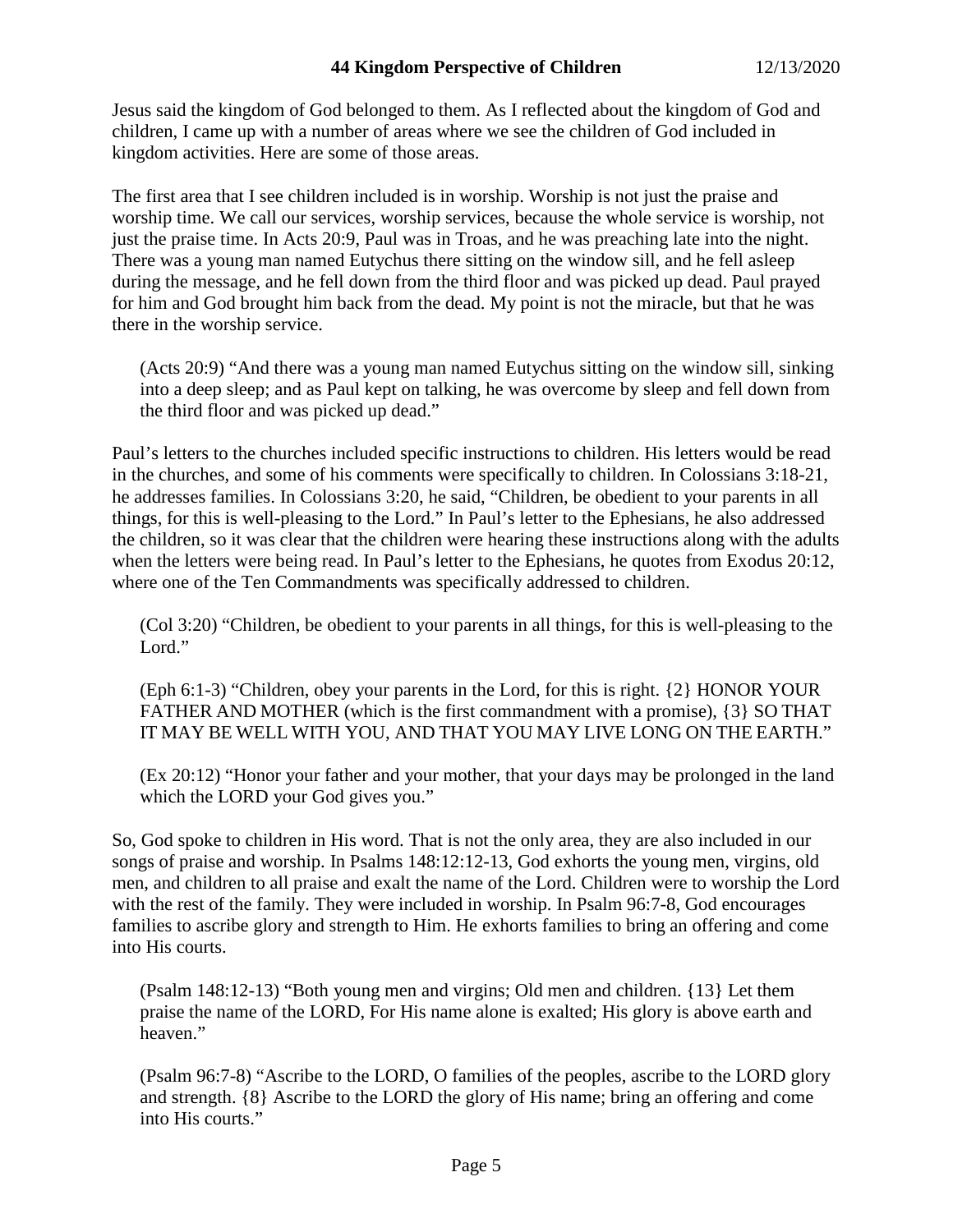### **44 Kingdom Perspective of Children** 12/13/2020

Children were also included in the prayer times. In Joel 2:15-16, God called for a time of fasting and prayer, and he included children. He said, "Blow a trumpet in Zion, consecrate a fast, proclaim a solemn assembly, gather the people, sanctify the congregation, assemble the elders, gather the children and the nursing infants. Notice that the children were ordered to gather with the rest of the family. They were not excluded from this time of prayer and fasting.

(Joel 2:15-16) "Blow a trumpet in Zion, consecrate a fast, proclaim a solemn assembly, {16} gather the people, sanctify the congregation, assemble the elders, gather the children and the nursing infants. Let the bridegroom come out of his room and the bride out of her *bridal* chamber."

When Abraham and Sarah sent away Hagar and Ishmael, she began crying out to God. In Genesis 21:17, we read that "God heard the lad crying…for God has heard the voice of the lad where he is." It was the cries of the child that the Father responded to. We should never discount or prevent our children from praying. We should encourage them to pray for it may be their prayers that God responds to.

(Gen 21:15-17) "When the water in the skin was used up, she left the boy under one of the bushes. {16} Then she went and sat down opposite him, about a bowshot away, for she said, "Do not let me see the boy die." And she sat opposite him, and lifted up her voice and wept. {17} God heard the lad crying; and the angel of God called to Hagar from heaven and said to her, "What is the matter with you, Hagar? Do not fear, for God has heard the voice of the lad where he is."

A little later, Joel prophesied about the Holy Spirit being poured out on all mankind. He said, "and your sons and daughters will prophesy, your old men will dream dreams, your young men will see visions. Children were included in the preaching, praying, praises, and in prophesying. Many people were taught that children are to be seen, not heard. However, our children can minister in the gifts of the Holy Spirit, just like adults, and they can prophesy. We need to encourage them to prophesy. Paul said that we should earnestly desire spiritual gifts, and especially prophecy. That exhortation goes to children also. We not only want to see our children, but we want to hear them prophesying.

(Joel 2:28) "It will come about after this That I will pour out My Spirit on all mankind; And your sons and daughters will prophesy, your old men will dream dreams, your young men will see visions."

(1 Cor 14:1) "Pursue love, yet desire earnestly spiritual *gifts,* but especially that you may prophesy."

In 1 Samuel 3:10-14, it was little Samuel that God spoke to about the judgment that He was going to bring about. In Jeremiah 1, God started speaking Jeremiah when he was but a youth. Our children can learn to hear God's voice and become little prophets and prophetesses. Philip the evangelist had four daughters that were prophetesses. We need many more little prophets and prophetesses. God has promised to pour out His Spirit on them and declared that they will prophesy.

(1 Sam 3:10-14) "Then the LORD came and stood and called as at other times, "Samuel! Samuel!" And Samuel said, "Speak, for Your servant is listening." {11} The LORD said to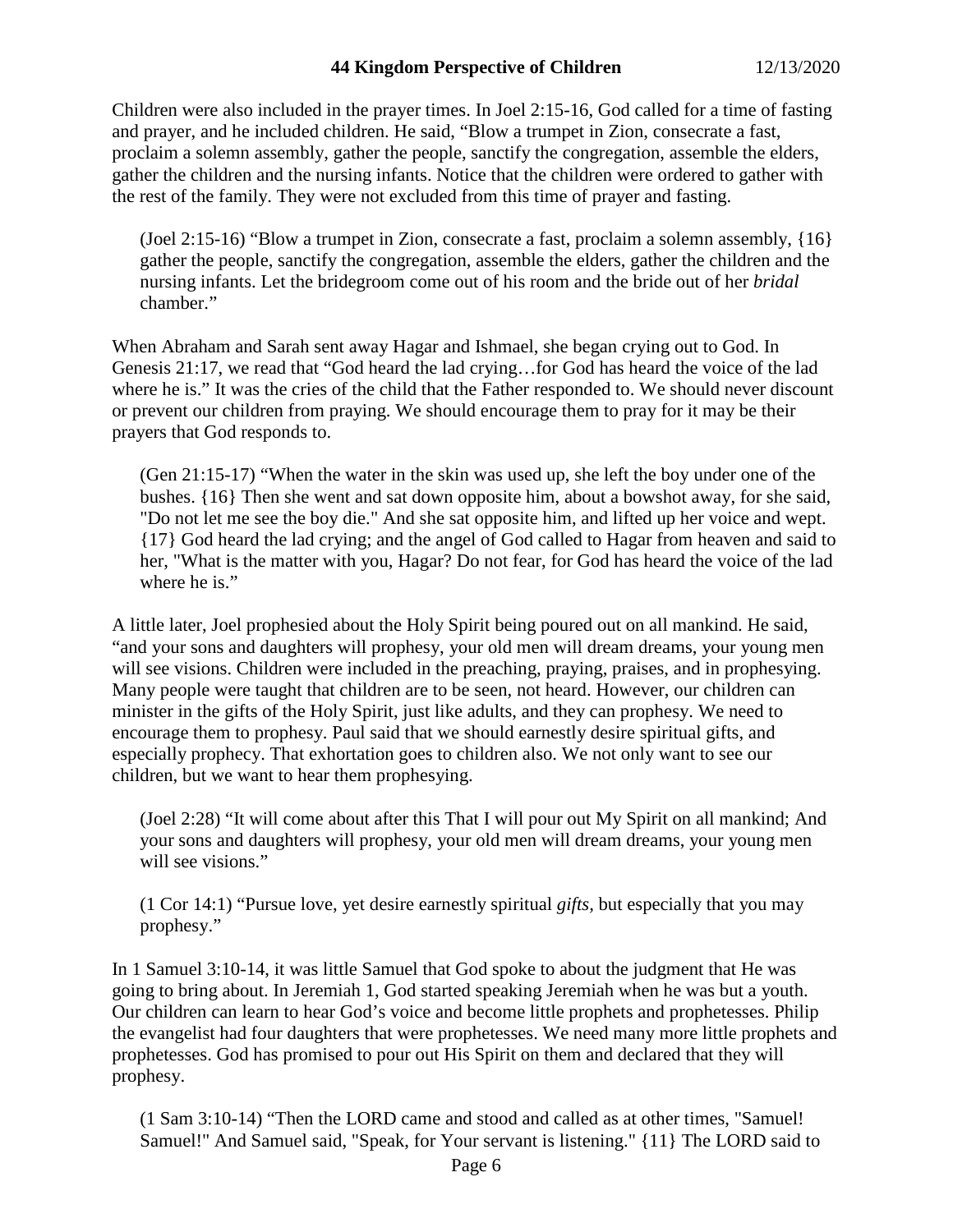Samuel, "Behold, I am about to do a thing in Israel at which both ears of everyone who hears it will tingle. {12} In that day I will carry out against Eli all that I have spoken concerning his house, from beginning to end. {13} For I have told him that I am about to judge his house forever for the iniquity which he knew, because his sons brought a curse on themselves and he did not rebuke them. {14} Therefore I have sworn to the house of Eli that the iniquity of Eli's house shall not be atoned for by sacrifice or offering forever."

(Jer 1:5-7) "Before I formed you in the womb I knew you, And before you were born I consecrated you; I have appointed you a prophet to the nations." {6} Then I said, "Alas, Lord GOD! Behold, I do not know how to speak, Because I am a youth." {7} But the LORD said to me, "Do not say, 'I am a youth,' Because everywhere I send you, you shall go, And all that I command you, you shall speak."

(Acts 21:8-9) "On the next day we left and came to Caesarea, and entering the house of Philip the evangelist, who was one of the seven, we stayed with him. {9} Now this man had four virgin daughters who were prophetesses."

Malachi also prophesied about children in this outpouring in the last days. He said that God was going to restore the hearts of the father to their children and the hearts of the children to their fathers. We should be praying for this to happen, and this is a sign that we should be monitoring.

(Mal 4:5-6) "Behold, I am going to send you Elijah the prophet before the coming of the great and terrible day of the LORD. {6} He will restore the hearts of the fathers to *their* children and the hearts of the children to their fathers, so that I will not come and smite the land with a curse."

Children were included in the message that Peter preached at Pentecost. Peter is talking about salvation and receiving the gift of the Holy Spirit. He summarized several prophecies from Isaiah about this promise being for them and their children. (See Isaiah 44:3 and 54:13.)

(Acts 2:38-39) "Peter *said* to them, "Repent, and each of you be baptized in the name of Jesus Christ for the forgiveness of your sins; and you will receive the gift of the Holy Spirit. {39} For the promise is for you and your children and for all who are far off, as many as the Lord our God will call to Himself."

This fits right in with the next thing that Jesus said to them. "Whoever does not receive the kingdom of God like a child will not enter it at all." The kingdom belongs to children and we have to enter the kingdom just like a child. Jesus just turned the tables on the disciples. They thought that children should learn from their parents, and they should. But Jesus was telling them that adults need to consider the humility and faith of children. Adults need to learn from the children. Children have soft, tender, humble hearts that believe easily.

(Mark 10:15) "Truly I say to you, whoever does not receive the kingdom of God like a child will not enter it *at all.*"

After addressing His disciples, Jesus took the children in His arms. He embraced them. He held them. He accepted them. He welcomed them. His actions were in complete contrast to what the disciples had tried to do.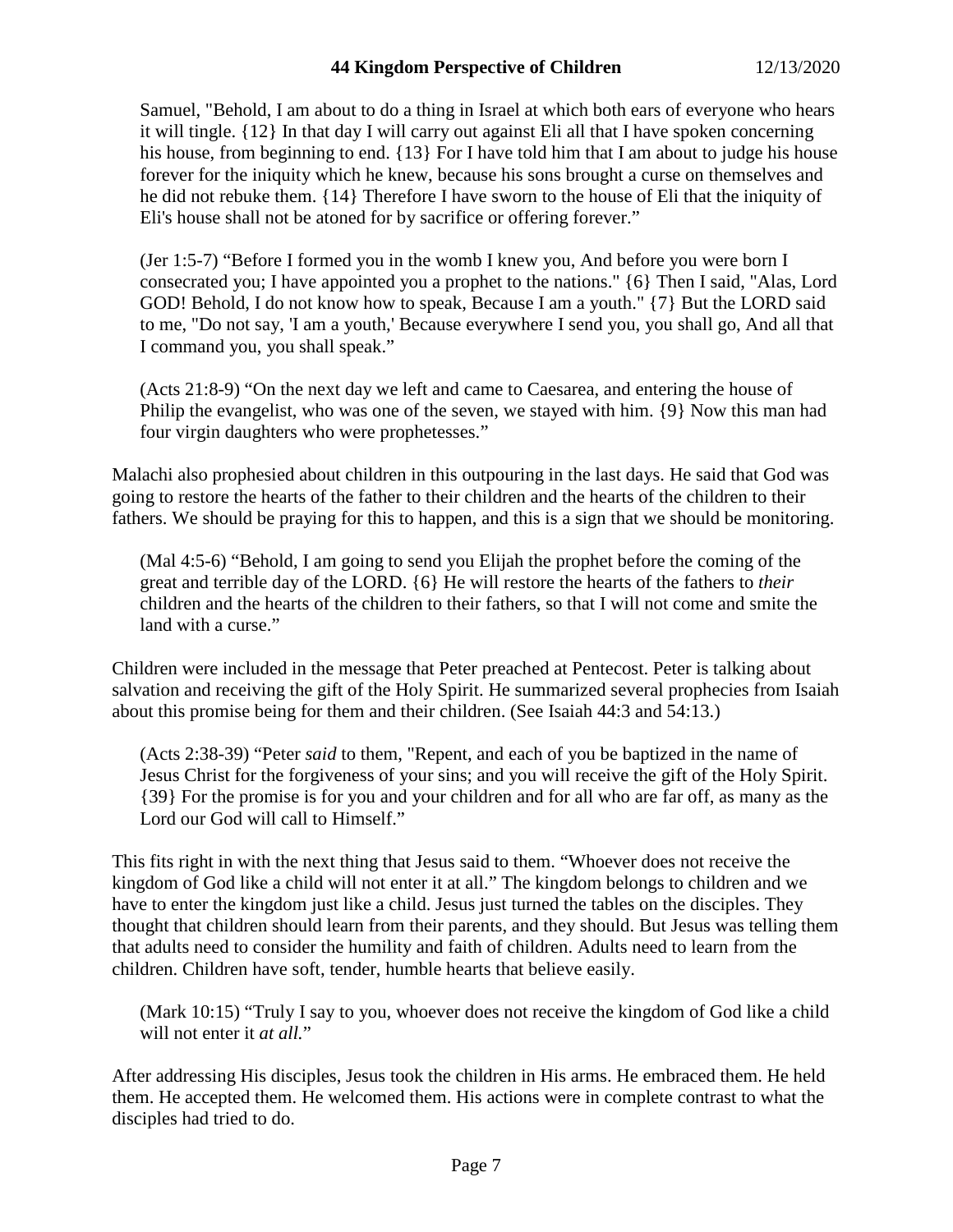(Mark 10:16) "And He took them in His arms and *began* blessing them, laying His hands on them."

Then, Jesus began to bless the children by laying His hands on them. If you recall at the end of Israel's life, he brought Joseph and his sons before him and he placed his hands on them and blessed them. Israel crossed his hands so that his right hand was on Ephraim, the younger one, and his left hand on Manasseh, the older one. Joseph tried to stop his father, because he wanted the right-hand blessing to be upon his first-born. The point I wanted to make is that when a father blessed his children, he laid his hands on them and then blessed them. This was common knowledge to the Jews, but is not common knowledge or practice in our culture.

(Gen 48:8-15) "When Israel saw Joseph's sons, he said, "Who are these?" {9} Joseph said to his father, "They are my sons, whom God has given me here." So he said, "Bring them to me, please, that I may bless them…{13} Joseph took them both, Ephraim with his right hand toward Israel's left, and Manasseh with his left hand toward Israel's right, and brought them close to him. {14} But Israel stretched out his right hand and laid it on the head of Ephraim, who was the younger, and his left hand on Manasseh's head, crossing his hands, although Manasseh was the firstborn. {15} He blessed Joseph, and said, "The God before whom my fathers Abraham and Isaac walked, The God who has been my shepherd all my life to this day,"

There are lots of things that are done through the laying on of hands. We lay hands on leaders when we ordain them. We give authority and power to people through the laying on of hands. Very often, the gift of the Holy Spirit came through the laying on of hands. Spiritual gifts were imparted through the laying on of hands. Paul told Timothy "to kindle afresh the gift of God, which is in you through the laying on of my hands." As we look at laying hands on our children, we need to think of more than blessing them. We can impart gifts to them, just like Paul did for Timothy. We can impart prophecy, teaching, or other gifts to our children.

(2 Tim 1:6) "For this reason I remind you to kindle afresh the gift of God which is in you through the laying on of my hands."

## **3. Our Perspective**

We have seen the perspective of the world, and we have seen the perspective of Jesus. I want us to take a look at our perspective. Here are some questions for us to consider.

• Do we see children as a gift of the Lord? Psalm 127:3 says that children are a gift of the Lord.

(Psalm 127:3-5) "Behold, children are a gift of the LORD, The fruit of the womb is a reward. {4} Like arrows in the hand of a warrior, So are the children of one's youth. {5} How blessed is the man whose quiver is full of them; They will not be ashamed When they speak with their enemies in the gate."

• Do we see children as a reward and a blessing? Psalm 127 says that the fruit of the womb is a reward, and that the man whose quiver is full is blessed. Do we see children as an expense or a blessing?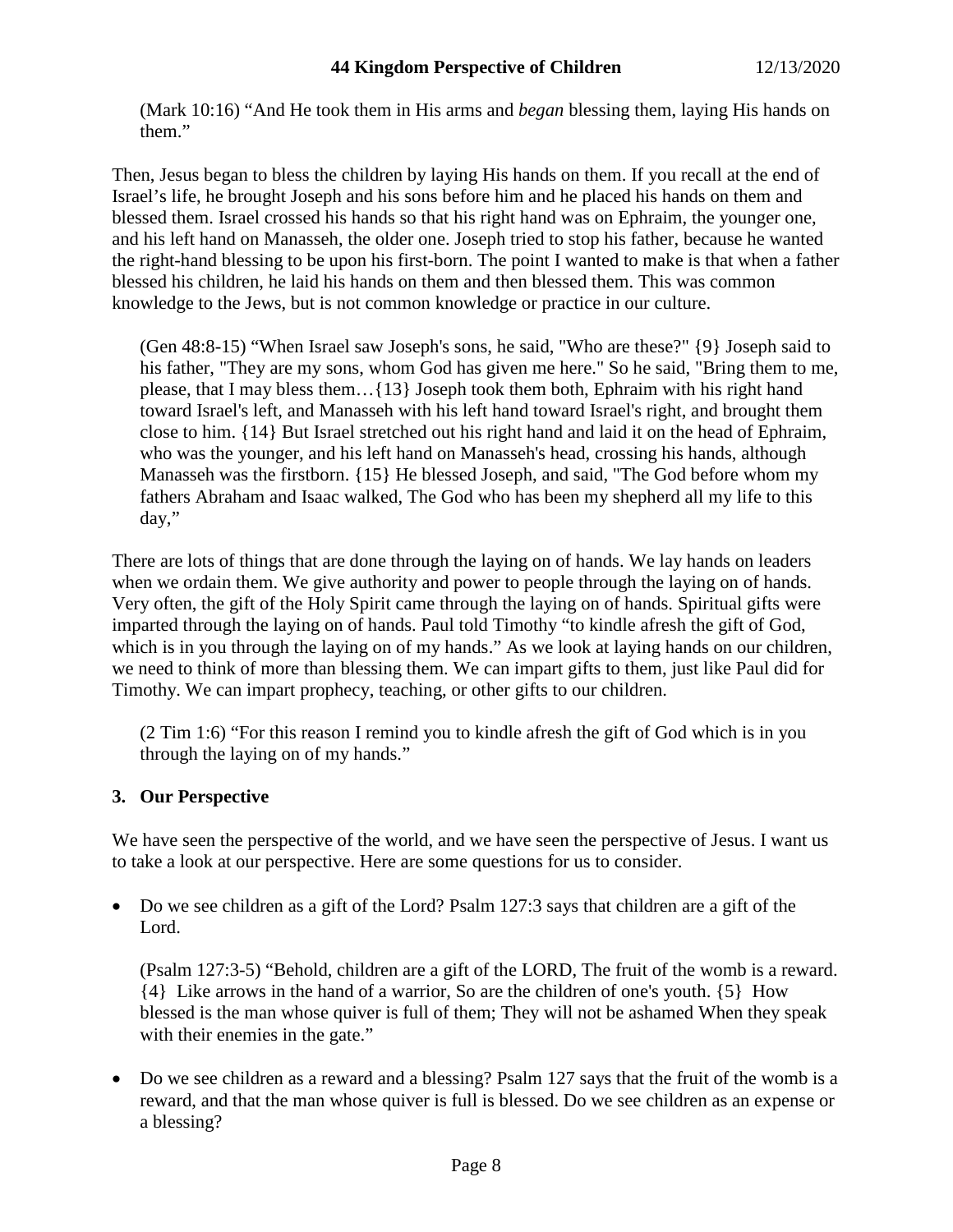# **44 Kingdom Perspective of Children** 12/13/2020

• Do we include children in kingdom activities? Do we treat children as valued members in the kingdom? Do we get down to their level and ask them questions? Do we take an interest in them when they come to our services? Do we encourage them to pray and participate in our prayer times? Do we encourage them to participate in our worship? Do we include principles, examples, and illustrations in our messages that are specifically for children? Karen has been about encouraging me to include children in my messages?

(Joel 2:28) "It will come about after this That I will pour out My Spirit on all mankind; And your sons and daughters will prophesy, your old men will dream dreams, your young men will see visions."

• Are we training up our children in the ways of the Lord? These are our future leaders in the church. Are we teaching them God's word? Deuteronomy 6:7 tells fathers to diligently teach their children. Two of my sons attend some of the leadership training that I am doing. That pleases me because we need the next generation to take the helm.

(Deut 6:7) "You shall teach them diligently to your sons and shall talk of them when you sit in your house and when you walk by the way and when you lie down and when you rise up."

• Are we preparing our children for the things that they will face in these last days? The children today are facing many challenges that we did not face as a child. In Psalm 78, the fathers did not teach their children and prepare them. Unfortunately, in the difficult times, they turned their backs in battle because they had not been prepared. Are we preparing our children for the difficult times in the days ahead?

## **Conclusion and Applications**

Many churches do not include children in their services. At the Connection Church of Albuquerque, we believe that children are an important part of the kingdom of God. We believe that the kingdom of God belongs to such as them. We want to encourage children to come to Jesus. We want to reach out to them and speak with them. We want them to feel important and honored, because that is the way that Jesus feels. We want children to be touched and blessed by Jesus. We want our children to participate in our prayer times. We want children to participate in our songs of praise and worship. We want children to hear the word of God preached. We want our children to ask questions and learn about the kingdom. We want our children to move in prophetic ministry. We want our children empowered to do kingdom ministry.

I want to end with a prayer for our children.